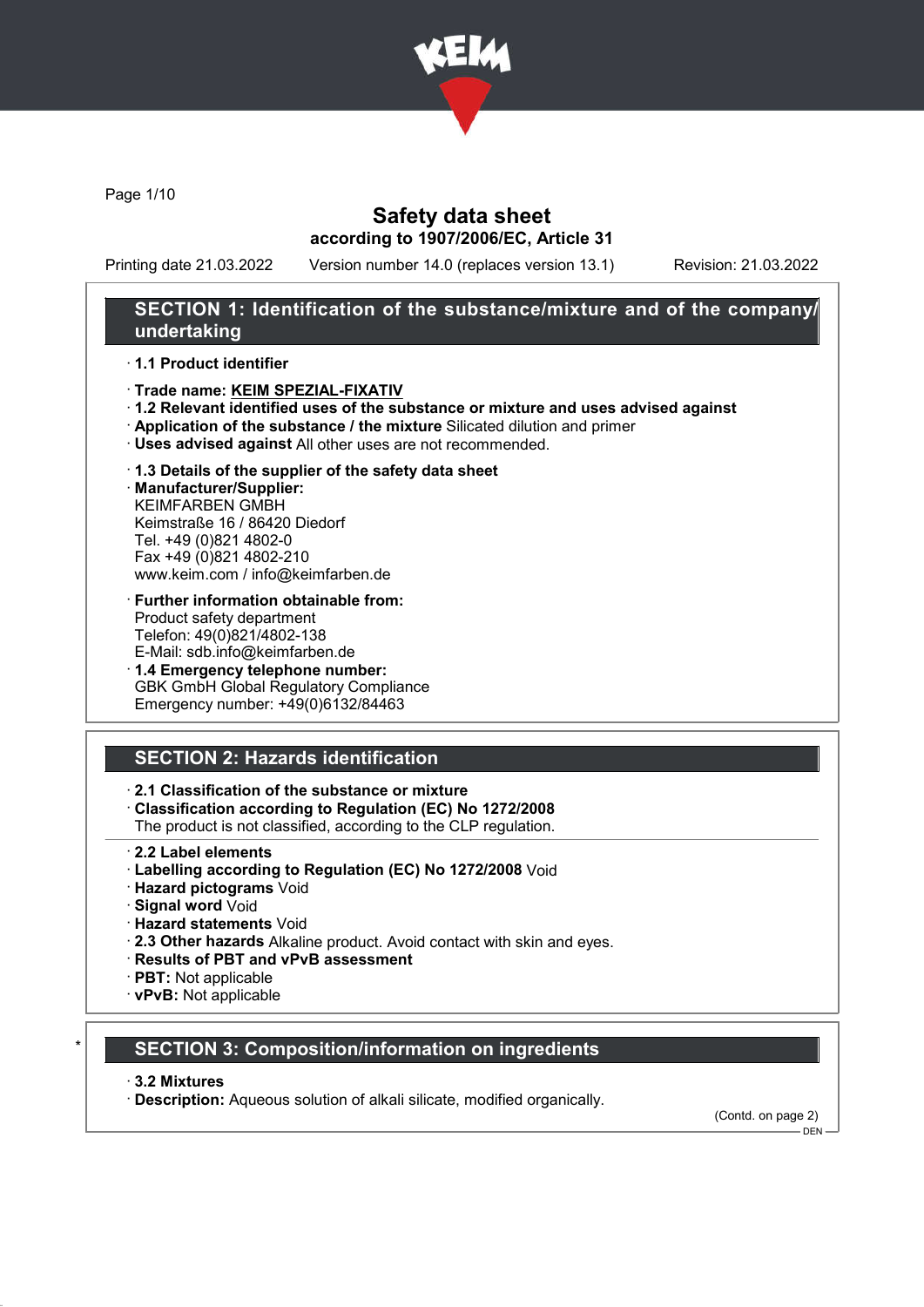

Page 2/10

# Safety data sheet according to 1907/2006/EC, Article 31

Printing date 21.03.2022 Version number 14.0 (replaces version 13.1) Revision: 21.03.2022

(Contd. of page 1)

2.5-10%

### Trade name: KEIM SPEZIAL-FIXATIV

### Dangerous components:

CAS: 1312-76-1 EINECS: 215-199-1 Reg.nr.: 01-2119456888-17- 0002

**♦ Skin Irrit. 2, H315; Eye Irrit. 2, H319; STOT SE 3, H335** Specific concentration limits: Skin Irrit. 2; H315: C ≥ 40 % Eye Irrit. 2; H319: C ≥ 40 % STOT SE 3; H335: C ≥ 75 %

Silicic acid, potassium salt

· Additional information: For the wording of the listed hazard phrases refer to section 16.

# SECTION 4: First aid measures

### · 4.1 Description of first aid measures

#### · General information:

No special measures required.

When seeing the doctor we suggest to present this safety data sheet.

· After inhalation: Supply fresh air; consult doctor in case of complaints.

# · After skin contact:

Immediately wash with water and soap and rinse thoroughly.

Do not use solvents or thinners.

If skin irritation continues, consult a doctor.

· After eye contact:

Rinse opened eye for several minutes under running water. Then consult a doctor.

- · After swallowing:
- Rinse mouth and throat well with water.

Do not induce vomiting; call for medical help immediately.

· 4.2 Most important symptoms and effects, both acute and delayed

- No further relevant information available.
- · 4.3 Indication of any immediate medical attention and special treatment needed No further relevant information available.

# SECTION 5: Firefighting measures

- · 5.1 Extinguishing media
- · Suitable extinguishing agents:

Product itself does not burn. Co-ordinate fire-fighting measures to the fire surroundings.

- · 5.2 Special hazards arising from the substance or mixture
- No further relevant information available.
- · 5.3 Advice for firefighters

· Specila protective equipment: Wear self-contained respiratory protective device.

· Additional information

Dispose of fire debris and contaminated fire fighting water in accordance with official regulations. In case of fire do not breathe smoke, fumes and vapours.

(Contd. on page 3)

 $DEN$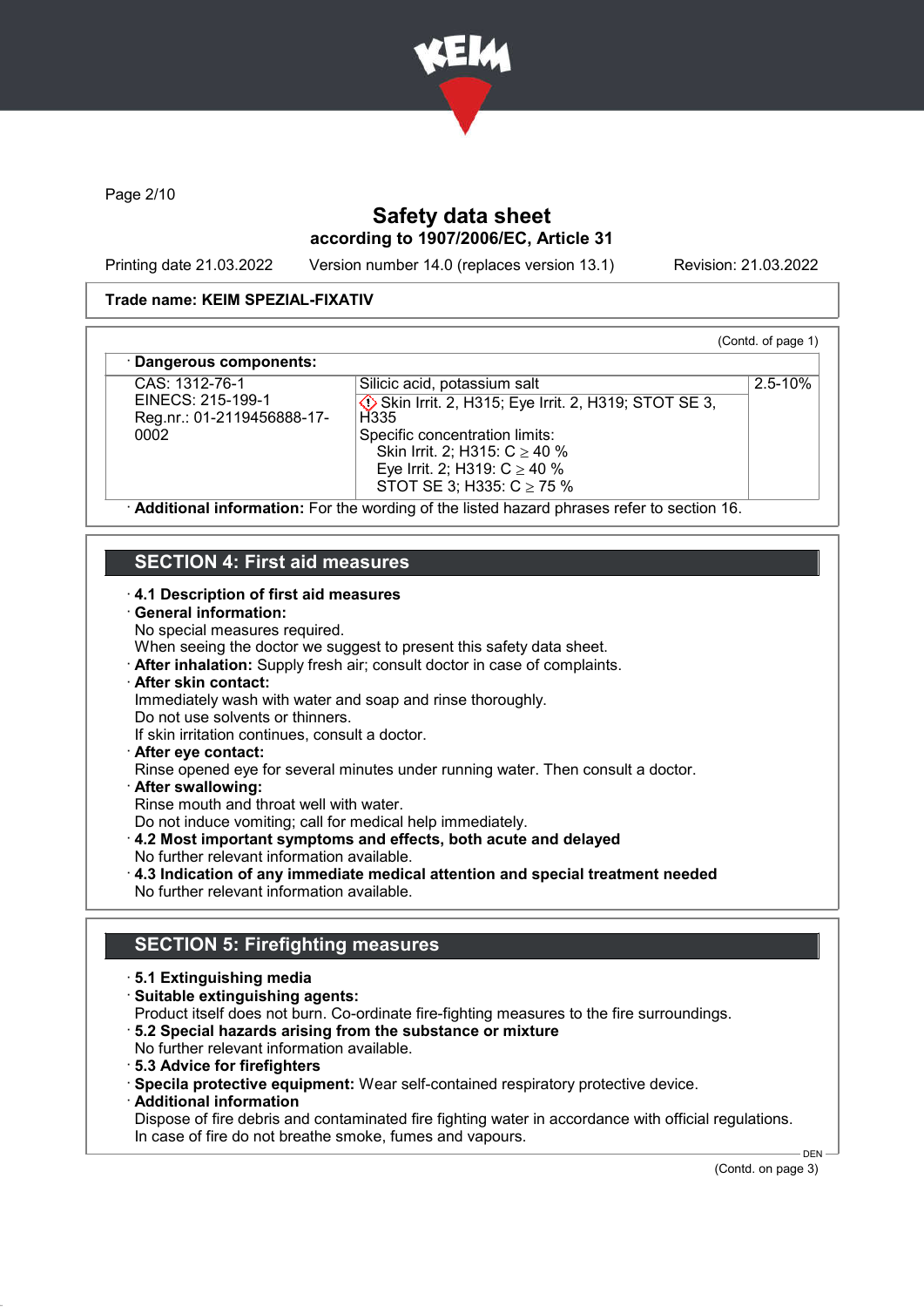

Page 3/10

# Safety data sheet according to 1907/2006/EC, Article 31

Printing date 21.03.2022 Version number 14.0 (replaces version 13.1) Revision: 21.03.2022

### Trade name: KEIM SPEZIAL-FIXATIV

(Contd. of page 2)

## SECTION 6: Accidental release measures

- · 6.1 Personal precautions, protective equipment and emergency procedures Respect the protection rules (see section 7 a. 8). Avoid contact with skin and eyes. Ensure adequate ventilation · 6.2 Environmental precautions: Do not allow product to reach soil, sewage system or any water course. Follow local governmental rules and regulations. · 6.3 Methods and material for containment and cleaning up: Absorb with liquid-binding material (sand, diatomite, acid binders, universal binders, sawdust). Dispose of the material collected according to regulations. Clear contaminated areas thoroughly. Flush rests with sufficient amount of water. 6.4 Reference to other sections See Section 7 for information on safe handling. See Section 8 for information on personal protection equipment. See Section 13 for disposal information. SECTION 7: Handling and storage · 7.1 Precautions for safe handling
- Keep receptacles tightly sealed. Avoid contact with skin and eyes. See item 8 (8.2) for information about suitable protective equipment and technical precautions. Respect the protection rules. Information about fire - and explosion protection: The product is not flammable. No special measures required. · 7.2 Conditions for safe storage, including any incompatibilities · Storage: · Requirements to be met by storerooms and receptacles: Keep in the original containers in a cool and dry place. Store only in unopened original receptacles. · Information about storage in one common storage facility: Not required. · Further information about storage conditions: Protect from frost. Store in a cool place. Protect from heat and direct sunlight. · Storage class: 12 · 7.3 Specific end use(s) No further relevant information available. DEN

(Contd. on page 4)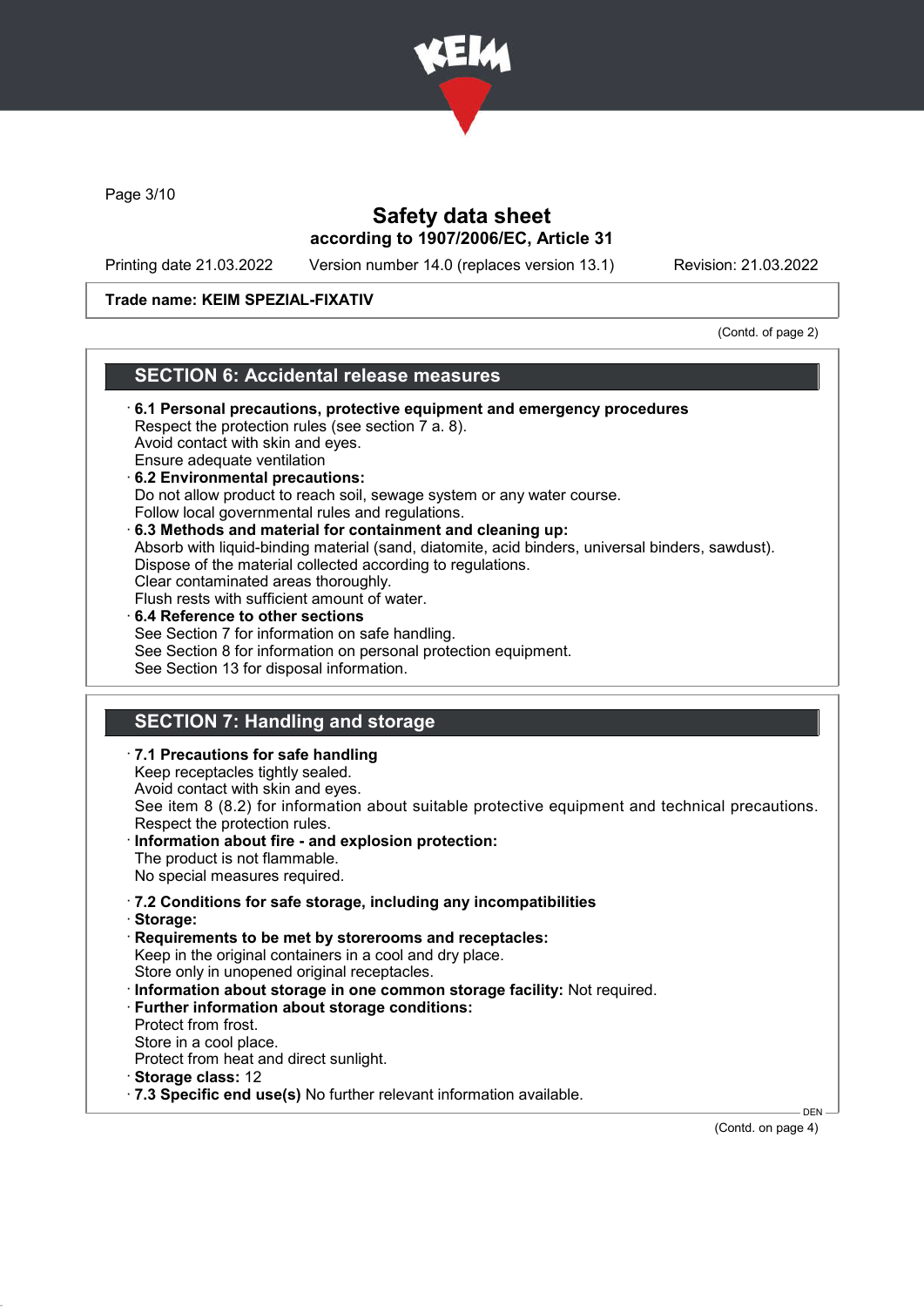

Page 4/10

## Safety data sheet according to 1907/2006/EC, Article 31

Printing date 21.03.2022 Version number 14.0 (replaces version 13.1) Revision: 21.03.2022

### Trade name: KEIM SPEZIAL-FIXATIV

(Contd. of page 3)

## SECTION 8: Exposure controls/personal protection

#### · 8.1 Control parameters

#### · Ingredients with limit values that require monitoring at the workplace: The product does not contain any relevant quantities of materials with critical values that have to be monitored at the workplace.

## · DNELs 1312-76-1 Silicic acid, potassium salt Oral Long-term - systemic effects 0.74 mg/kg bw/day (consumer) Dermal  $\vert$  Long-term - systemic effects 0.74 mg/kg bw/day (consumer) 1.49 mg/kg bw/day (worker) Inhalative Long-term - systemic effects  $1.38$  mg/m<sup>3</sup> (consumer)  $5.61$  mg/m $3$  (worker)

#### · PNECs

### 1312-76-1 Silicic acid, potassium salt

Aquatic compartment - freshwater 7.5 mg/l (freshwater)

· Additional information: The lists valid during the making were used as basis.

#### · 8.2 Exposure controls

· Individual protection measures, such as personal protective equipment

#### · General protective and hygienic measures:

Avoid contact with the eyes and skin.

Do not inhale aerosols.

Wash hands before breaks and at the end of work.

Immediately remove all soiled and contaminated clothing.

**Respiratory protection:** 

Use suitable respiratory protective device only when aerosol or mist is formed. Filter: P

- · Hand protection Protective gloves
- · Material of gloves
- suitable material e.g.:

Nitrile impregnated cotton-gloves

Natural rubber, NR

Recommended thickness of the material:  $\geq 0.5$  mm

The selection of the suitable gloves does not only depend on the material, but also on further marks of quality and varies from manufacturer to manufacturer. As the product is a preparation of several substances, the resistance of the glove material can not be calculated in advance and has therefore to be checked prior to the application.

#### Penetration time of glove material

Value for the permeation: level  $\geq 6$  (480 min)

The determined penetration times according to EN 16523-1:2015 are not performed under practical conditions. Therefore a maximum wearing time, which corresponds to 50% of the penetration time, is recommended.

The exact break trough time has to be found out by the manufacturer of the protective gloves and has to be observed.

**Eye/face protection** Goggles recommended during refilling

(Contd. on page 5)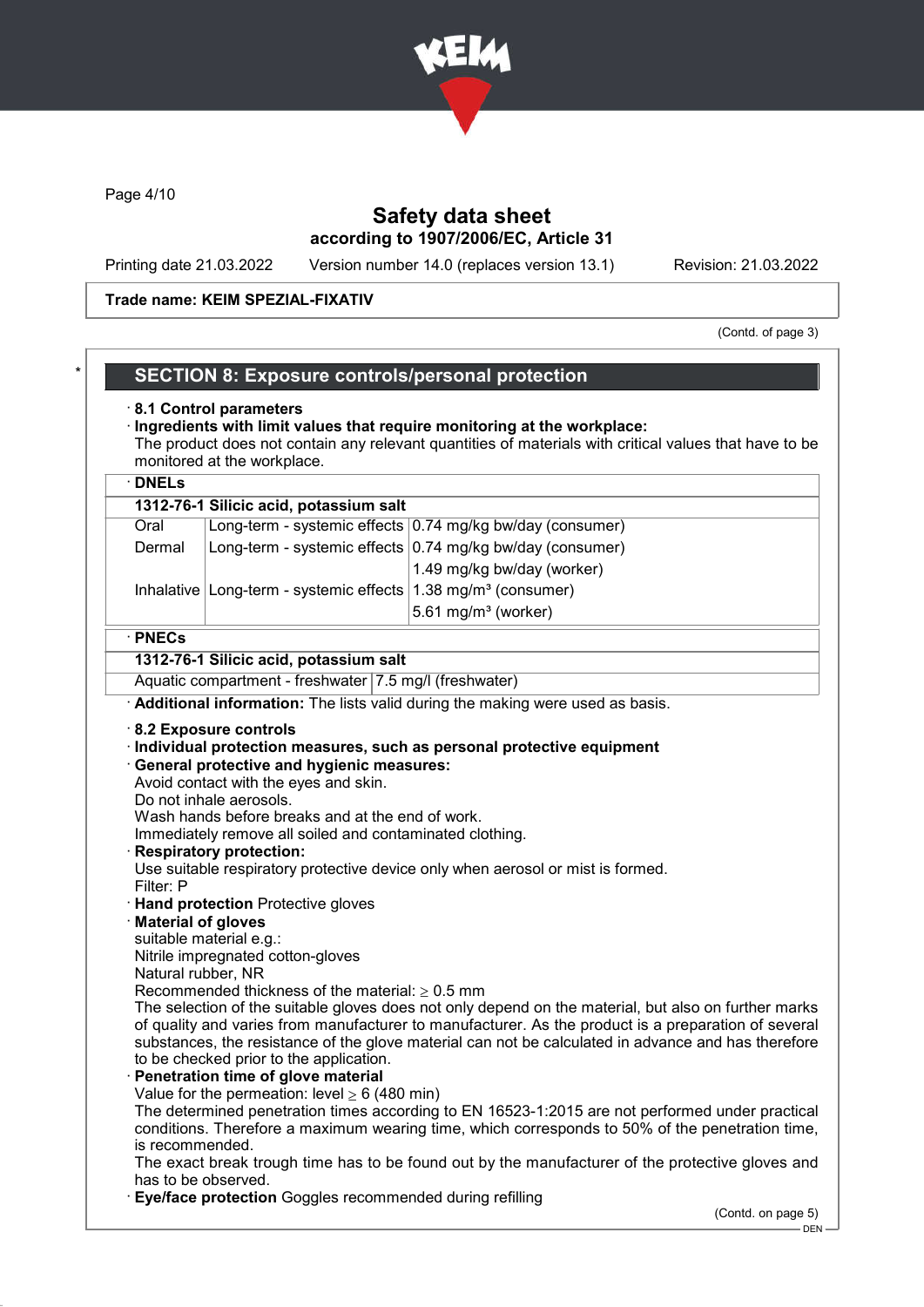

Page 5/10

# Safety data sheet according to 1907/2006/EC, Article 31

Printing date 21.03.2022 Version number 14.0 (replaces version 13.1) Revision: 21.03.2022

(Contd. of page 4)

### Trade name: KEIM SPEZIAL-FIXATIV

- · Body protection: Protective work clothing
- · Environmental exposure controls
- See Section 12 and 6.2
- No further relevant information available.

# SECTION 9: Physical and chemical properties

| 9.1 Information on basic physical and chemical properties |                                                |
|-----------------------------------------------------------|------------------------------------------------|
| <b>General Information</b>                                |                                                |
| · Colour:                                                 | milky                                          |
| · Odour:                                                  | Characteristic                                 |
| · Odour threshold:                                        | Not determined                                 |
| · Melting point/freezing point:                           | $\sim$ 0 °C                                    |
| <b>Boiling point or initial boiling point and</b>         |                                                |
| boiling range                                             | 100 °C                                         |
| · Flammability                                            | Not applicable                                 |
| <b>Lower and upper explosion limit</b>                    |                                                |
| · Lower:                                                  | Not applicable                                 |
| · Upper:                                                  | Not applicable                                 |
| · Flash point:                                            | >100 °C                                        |
| · Auto-ignition temperature:                              | Product is not selfigniting.                   |
| · Decomposition temperature:                              | Not determined                                 |
| · pH at 20 °C                                             | $~11.1*$                                       |
| · Viscosity:                                              |                                                |
| · Kinematic viscosity                                     | Not determined                                 |
| · Dynamic:                                                | Not determined.                                |
| · Solubility                                              |                                                |
| · water:                                                  | Miscible                                       |
| · Partition coefficient n-octanol/water (log              |                                                |
| value)                                                    | Not applicable                                 |
| · Vapour pressure at 20 °C:                               | $~23$ hPa                                      |
| · Density and/or relative density                         |                                                |
| · Density at 20 °C:                                       | $1 - 1.1$ * g/cm <sup>3</sup>                  |
| · Relative density                                        | Not determined                                 |
| · Vapour density                                          | Not applicable.                                |
| ⋅ 9.2 Other information                                   | * The values are for freshly produced material |
|                                                           | and may change with the time.                  |
| · Appearance:                                             |                                                |
| $\cdot$ Form:                                             | Fluid                                          |
| · Important information on protection of health           |                                                |
| and environment, and on safety.                           |                                                |
| · Ignition temperature:                                   | Not determined                                 |
| <b>Explosive properties:</b>                              | Product does not present an explosion hazard.  |
|                                                           | (Contd. on page 6)                             |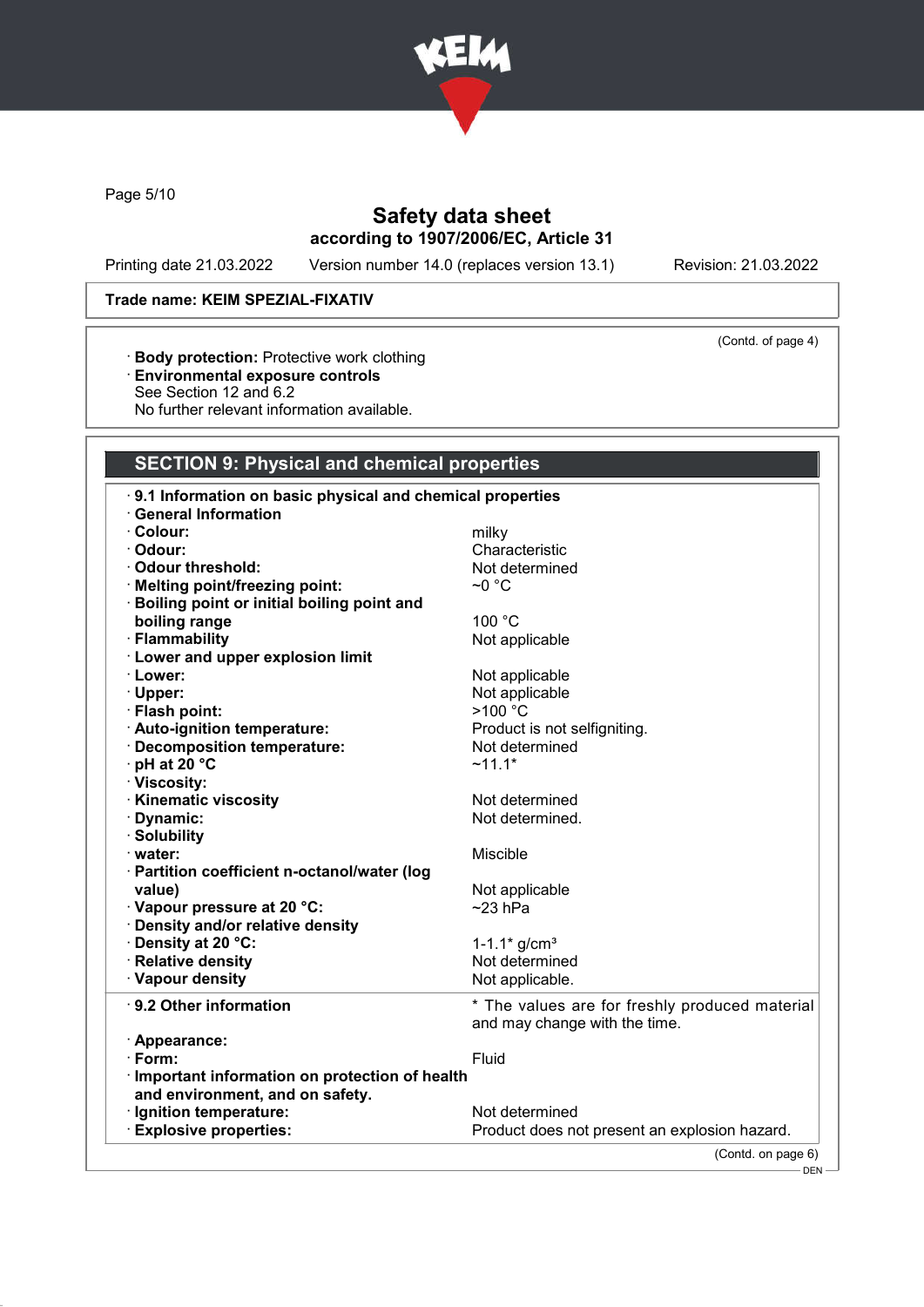

Page 6/10

# Safety data sheet according to 1907/2006/EC, Article 31

Printing date 21.03.2022 Version number 14.0 (replaces version 13.1) Revision: 21.03.2022

### Trade name: KEIM SPEZIAL-FIXATIV

|                                              | (Contd. of page 5) |
|----------------------------------------------|--------------------|
| Change in condition                          |                    |
| · Softening point/range                      |                    |
| · Oxidising properties:                      | Not applicable     |
| <b>Evaporation rate</b>                      | Not applicable.    |
| · Information with regard to physical hazard |                    |
| classes                                      |                    |
| · Explosives                                 | Void               |
| · Flammable gases                            | Void               |
| · Aerosols                                   | Void               |
| Oxidising gases                              | Void               |
| · Gases under pressure                       | Void               |
| · Flammable liquids                          | Void               |
| · Flammable solids                           | Void               |
| ⋅ Self-reactive substances and mixtures      | Void               |
| · Pyrophoric liquids                         | Void               |
| · Pyrophoric solids                          | Void               |
| · Self-heating substances and mixtures       | Void               |
| · Substances and mixtures, which emit        |                    |
| flammable gases in contact with water        | Void               |
| · Oxidising liquids                          | Void               |
| · Oxidising solids                           | Void               |
| · Organic peroxides                          | Void               |
| Corrosive to metals                          | Void               |
| · Desensitised explosives                    | Void               |

# SECTION 10: Stability and reactivity

- · 10.1 Reactivity No further relevant information available.
- · 10.2 Chemical stability Stable under normal conditions of storage and use.
- · Thermal decomposition / conditions to be avoided:
- No decomposition if used according to specifications.
- · 10.3 Possibility of hazardous reactions No dangerous reactions known.
- · 10.4 Conditions to avoid No further relevant information available.
- · 10.5 Incompatible materials: Acids
- · 10.6 Hazardous decomposition products:

No hazardous decomposition products if stored and handled as prescribed.

### SECTION 11: Toxicological information

· 11.1 Information on hazard classes as defined in Regulation (EC) No 1272/2008

- · Acute toxicity Based on available data, the classification criteria are not met.
- · Skin corrosion/irritation Frequent persistent contact with the skin may cause skin irritation.
- · Serious eye damage/irritation

In case of longer exposure, slightly irritating effect to the eyes is possible.

(Contd. on page 7)

<sup>–</sup> DEN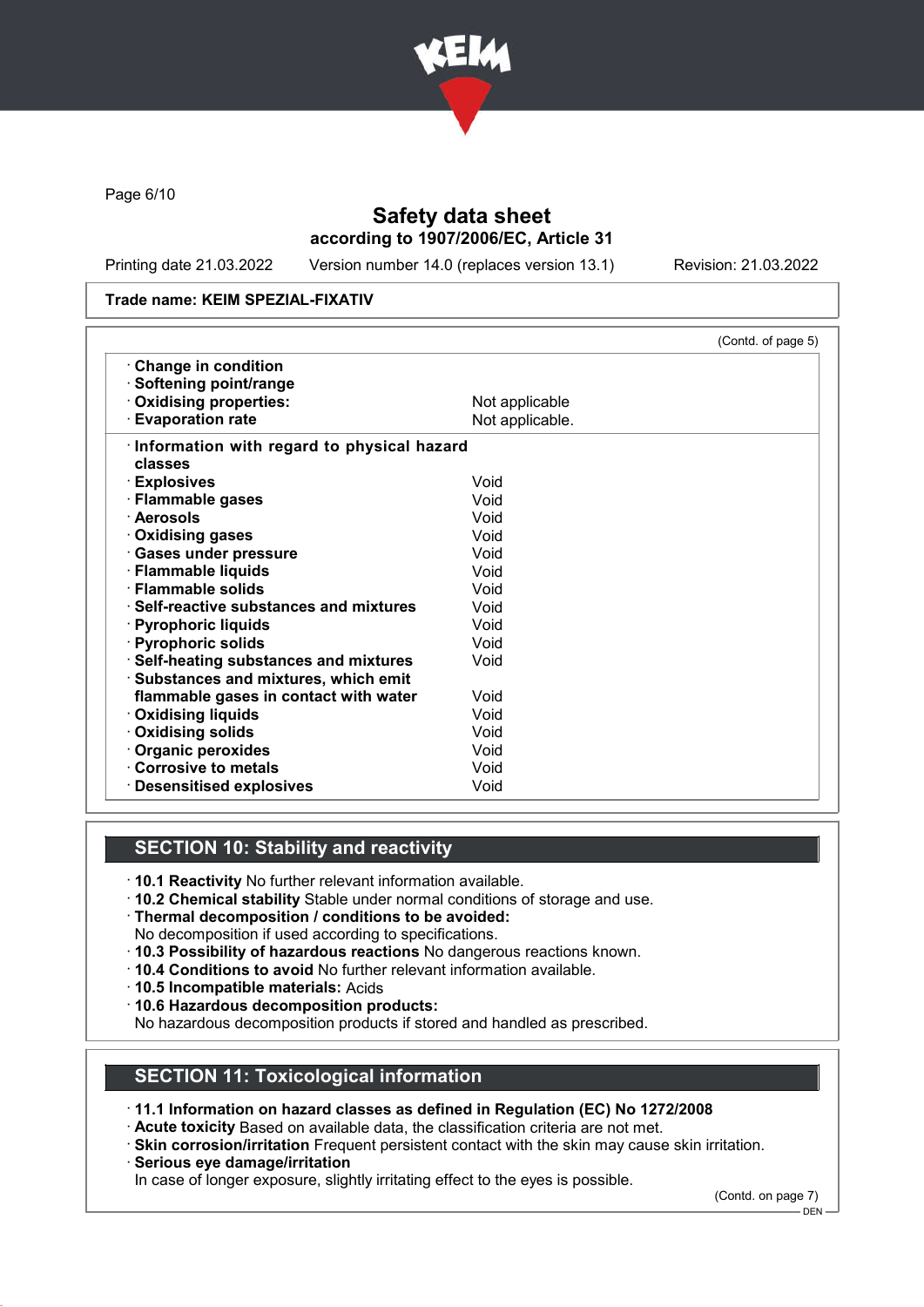

Page 7/10

## Safety data sheet according to 1907/2006/EC, Article 31

Printing date 21.03.2022 Version number 14.0 (replaces version 13.1) Revision: 21.03.2022

### Trade name: KEIM SPEZIAL-FIXATIV

(Contd. of page 6)

- · during inhalation: Irritant effect possible.
- · during swallowing: Irritant effect possible
- · Respiratory or skin sensitisation Based on available data, the classification criteria are not met.
- · Germ cell mutagenicity Based on available data, the classification criteria are not met.
- · Carcinogenicity Based on available data, the classification criteria are not met.
- · Reproductive toxicity Based on available data, the classification criteria are not met.
- · STOT-single exposure Based on available data, the classification criteria are not met.
- · STOT-repeated exposure Based on available data, the classification criteria are not met.
- · Aspiration hazard Based on available data, the classification criteria are not met.
- · Other information (about experimental toxicology):
- Experimental analysis are not available.

The product was not tested. The statements on toxicology have been derived from the properties of the individual components.

- · Subacute to chronic toxicity:
- · CMR effects (carcinogenity, mutagenicity and toxicity for reproduction) Not applicable
- · 11.2 Information on other hazards
- **Endocrine disrupting properties**

None of the ingredients is listed.

# SECTION 12: Ecological information

#### · 12.1 Toxicity

- · Aquatic toxicity: No further relevant information available.
- · 12.2 Persistence and degradability No further relevant information available.
- · 12.3 Bioaccumulative potential No further relevant information available.
- · 12.4 Mobility in soil No further relevant information available.
- · 12.5 Results of PBT and vPvB assessment
- · PBT: Not applicable
- · vPvB: Not applicable
- · 12.6 Endocrine disrupting properties
- The product does not contain substances with endocrine disrupting properties.
- · 12.7 Other adverse effects
- · Additional ecological information:
- · AOX-indication:

Due to the substance of content which do not include organic jointed halogens, the product can not take influence on the AOX-load of the waste water.

· According to the formulation contains the following heavy metals and compounds from the EU guideline NO. 2006/11/EC:

According to our current data base the product does not consist of any heavy metals or substances of EU-directives 76/464/EWG.

General notes:

At present there are no ecotoxicological assessments.

The statements on ecotoxicology have been derived from the properties of the individual components.

Do not allow product to reach ground water, water course or sewage system.

(Contd. on page 8)

<sup>-</sup> DEN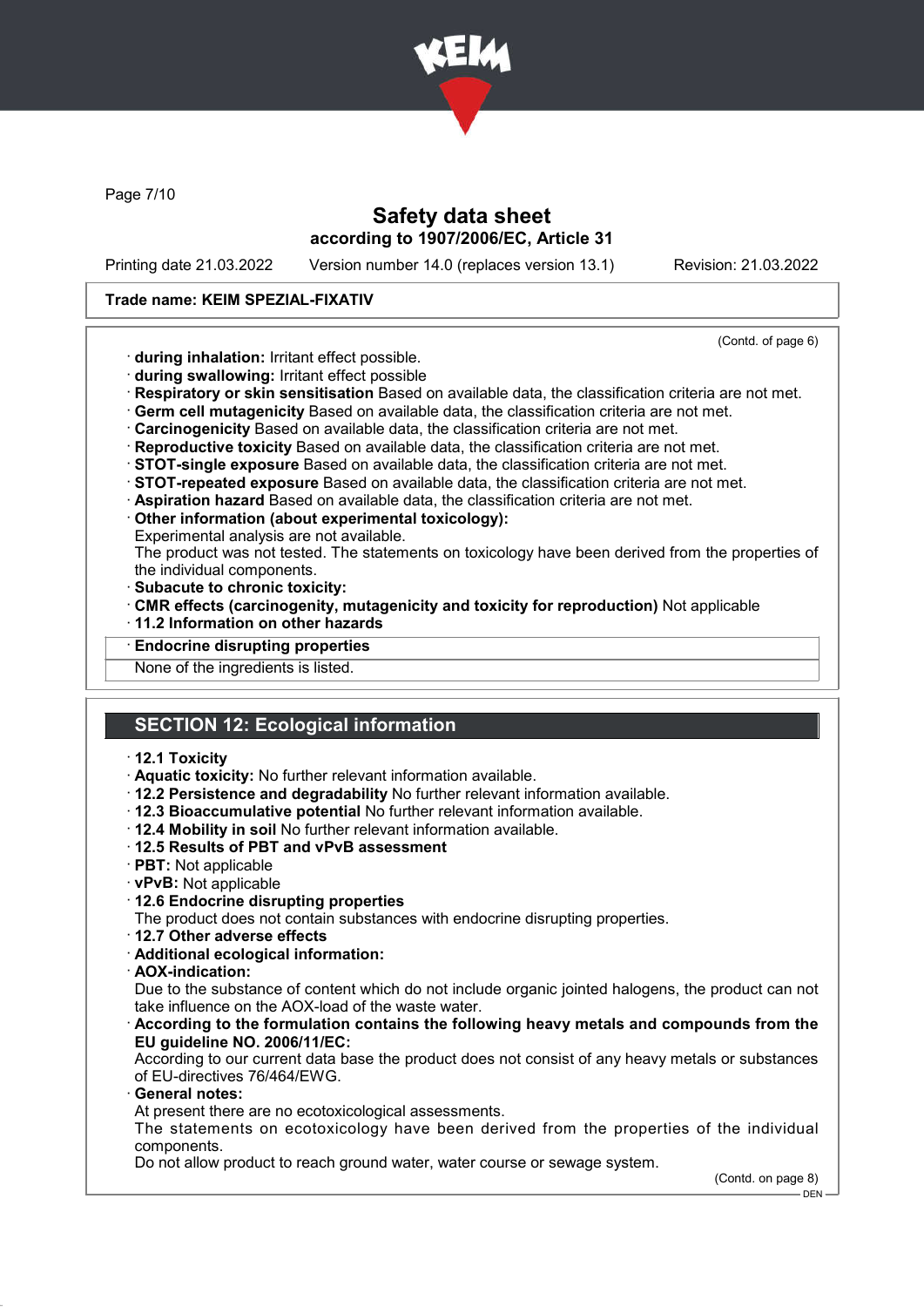

Page 8/10

# Safety data sheet according to 1907/2006/EC, Article 31

Printing date 21.03.2022 Version number 14.0 (replaces version 13.1) Revision: 21.03.2022

### Trade name: KEIM SPEZIAL-FIXATIV

(Contd. of page 7) Water hazard class 1 (German Regulation) (Self-assessment): slightly hazardous for water

### SECTION 13: Disposal considerations

· 13.1 Waste treatment methods

**Recommendation** 

Must not be disposed with household garbage. Do not allow product to reach sewage system. Disposal must be made according to official regulations.

### · European waste catalogue

06 02 99 wastes not otherwise specified

- · Uncleaned packaging:
- · Recommendation: Disposal must be made according to official regulations.
- · Recommended cleansing agents: Water, if necessary with cleansing agents.

| <b>SECTION 14: Transport information</b>                               |                                                               |
|------------------------------------------------------------------------|---------------------------------------------------------------|
| 14.1 UN number or ID number<br>· ADR, IMDG, IATA                       | Void                                                          |
| 14.2 UN proper shipping name<br>· ADR, IMDG, IATA                      | Void                                                          |
| 14.3 Transport hazard class(es)                                        |                                                               |
| · ADR, IMDG, IATA<br>· Class                                           | Void                                                          |
| ⋅ 14.4 Packing group<br>· ADR, IMDG, IATA                              | Void                                                          |
| 14.5 Environmental hazards:<br>· Marine pollutant:                     | No                                                            |
| 14.6 Special precautions for user                                      | Not applicable                                                |
| 14.7 Maritime transport in bulk according to<br><b>IMO instruments</b> | Not applicable                                                |
| · Transport/Additional information:                                    | No dangerous good in sense of these transport<br>regulations. |
| · UN "Model Regulation":                                               | Void                                                          |
|                                                                        | $DEN -$                                                       |

(Contd. on page 9)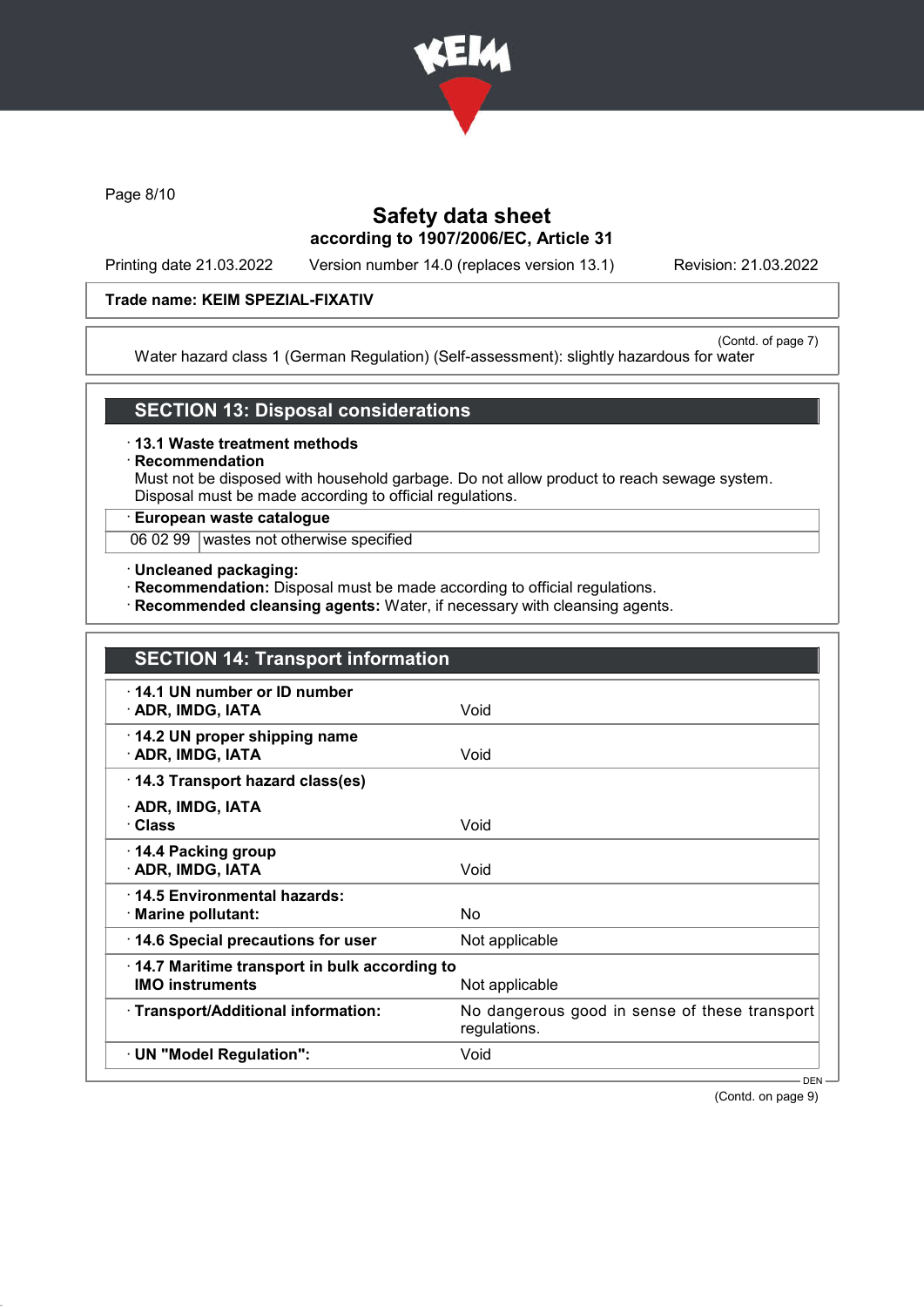

Page 9/10

## Safety data sheet according to 1907/2006/EC, Article 31

Printing date 21.03.2022 Version number 14.0 (replaces version 13.1) Revision: 21.03.2022

### Trade name: KEIM SPEZIAL-FIXATIV

(Contd. of page 8)

## **SECTION 15: Regulatory information**

- · 15.1 Safety, health and environmental regulations/legislation specific for the substance or mixture
- Labelling according to Regulation (EC) No 1272/2008
- For information on labelling please refer to section 2 of this document.
- · Directive 2012/18/EU
- · Named dangerous substances ANNEX I None of the ingredients is listed.
- · LIST OF SUBSTANCES SUBJECT TO AUTHORISATION (ANNEX XIV)

None of the ingredients is listed.

DIRECTIVE 2011/65/EU on the restriction of the use of certain hazardous substances in electrical and electronic equipment – Annex II

None of the ingredients is listed.

- **REGULATION (EU) 2019/1148**
- Annex I RESTRICTED EXPLOSIVES PRECURSORS (Upper limit value for the purpose of licensing under Article 5(3))

None of the ingredients is listed.

· Annex II - REPORTABLE EXPLOSIVES PRECURSORS

None of the ingredients is listed.

Regulation (EC) No 273/2004 on drug precursors

None of the ingredients is listed.

Regulation (EC) No 111/2005 laying down rules for the monitoring of trade between the Community and third countries in drug precursors

None of the ingredients is listed.

· National regulations:

- · Waterhazard class: Water hazard class 1 (Self-assessment): slightly hazardous for water.
- · Other regulations, limitations and prohibitive regulations
- · Substances of very high concern (SVHC) according to REACH, Article 57 Not applicable

· Product-Code/Giscode: BSW40

· 15.2 Chemical safety assessment: A Chemical Safety Assessment has not been carried out.

# SECTION 16: Other information

This information is based on our present knowledge. However, this shall not constitute a guarantee for any specific product features and shall not establish a legally valid contractual relationship.

### · Relevant phrases

H315 Causes skin irritation.

H319 Causes serious eye irritation.

H335 May cause respiratory irritation.

· Department issuing SDS: KEIMFARBEN Germany, Product safety department

· Version number of previous version: 13.1

(Contd. on page 10)

 $-$  DEN